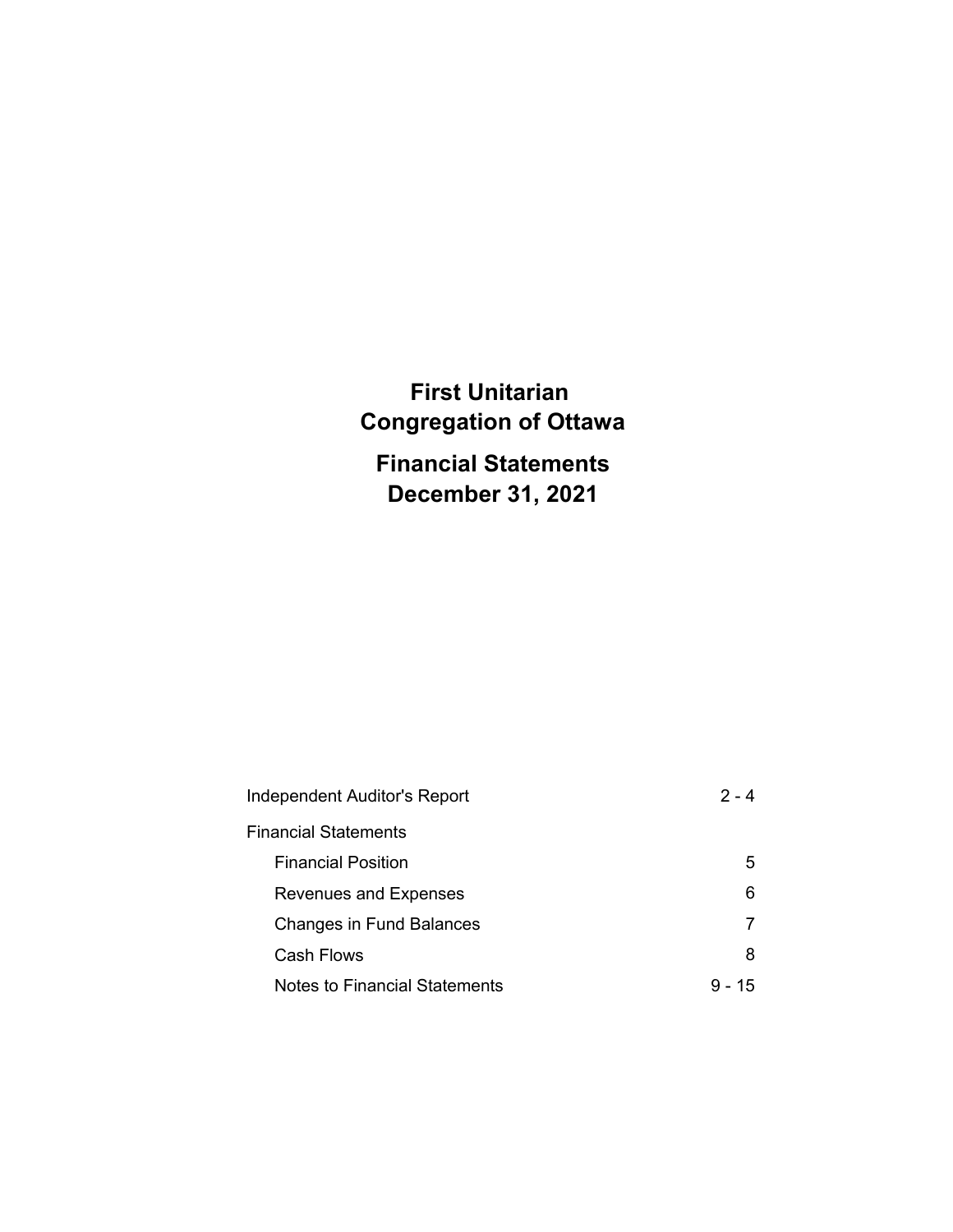

# **Independent Auditor's Report**

**Raymond Chabot Grant Thornton LLP** City Park Place, Suite 200 1900 City Park Drive Ottawa, Ontario K1J 1A3

**T** 613-236-2211

To the Members of the First Unitarian Congregation of Ottawa

# **Qualified opinion**

We have audited the financial statements of the First Unitarian Congregation of Ottawa (hereafter ''the Congregation''), which comprise the statement of financial position as at December 31, 2021, and the statements of revenues and expenses, changes in fund balances and cash flows for the year then ended, and notes to financial statements, including a summary of significant accounting policies.

In our opinion, except for the possible effects of the matter described in the ''Basis for qualified opinion'' section of our report, the accompanying financial statements present fairly, in all material respects, the financial position of the Congregation as at December 31, 2021, and the results of its operations and its cash flows for the year then ended in accordance with Canadian accounting standards for not-forprofit organizations.

# **Basis for qualified opinion**

In common with many not-for-profit organizations, the Congregation derives revenue from contributions and fundraising campaigns, the completeness of which is not susceptible to satisfactory audit verification. Accordingly, verification of these revenues was limited to the amounts recorded in the records of the Congregation. Therefore, we were not able to determine whether any adjustments might be necessary to general and other contributions and fundraising revenues, excess (deficiency) of revenues over expenses and cash flows from operating activities for the years ended December 31, 2021 and 2020, current assets as at December 31, 2021 and 2020 and fund balances as at January 1, 2021 and 2020 and December 31, 2021 and 2020. Our opinion on the financial statements for the year ended December 31, 2020 was qualified accordingly because of the possible effects of this limitation in scope.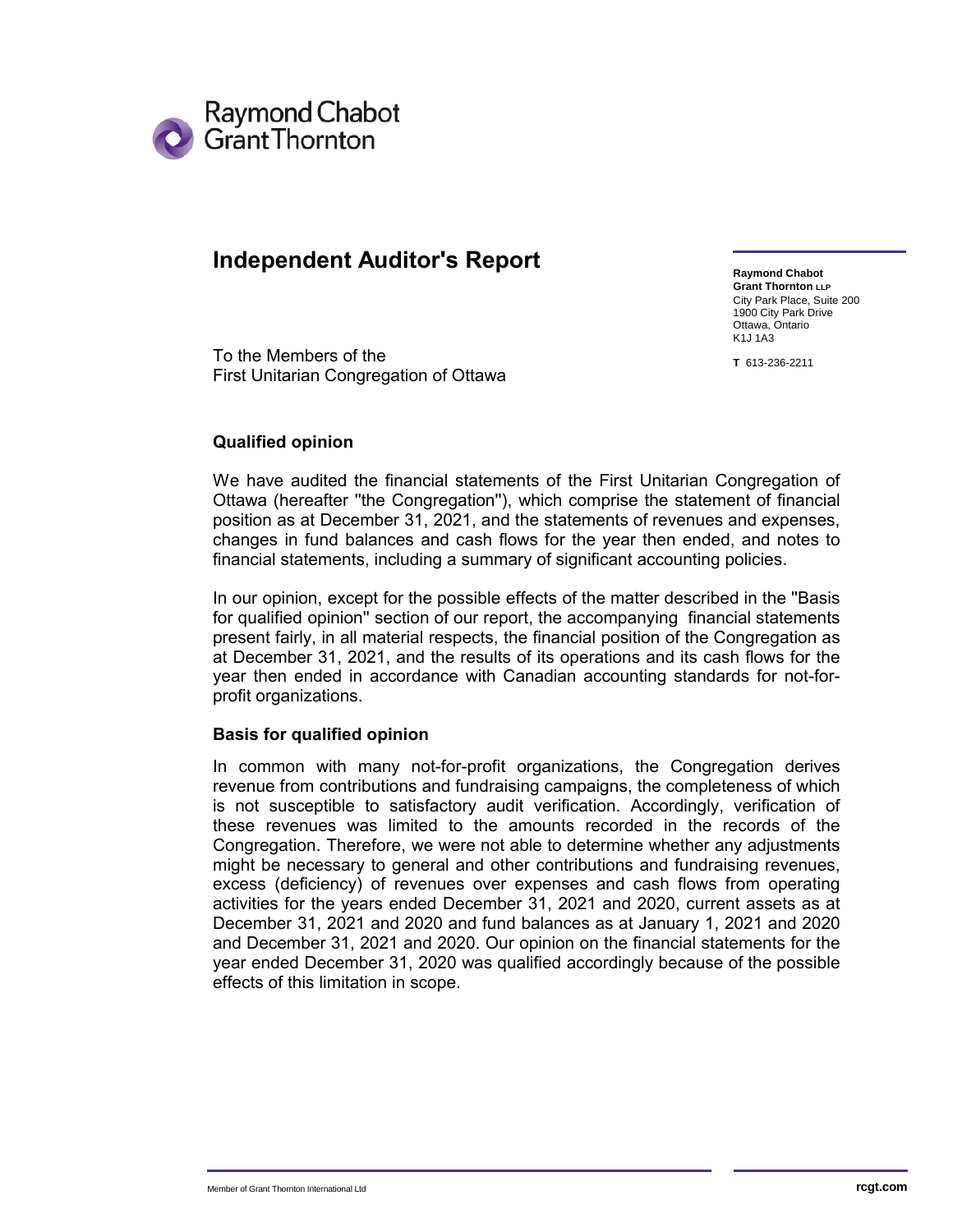We conducted our audit in accordance with Canadian generally accepted auditing standards. Our responsibilities under those standards are further described in the "Auditor's responsibilities for the audit of the financial statements" section of our report. We are independent of the Congregation in accordance with the ethical requirements that are relevant to our audit of the financial statements in Canada, and we have fulfilled our other ethical responsibilities in accordance with these requirements. We believe that the audit evidence we have obtained is sufficient and appropriate to provide a basis for our qualified opinion.

# **Responsibilities of management and those charged with governance for the financial statements**

Management is responsible for the preparation and fair presentation of the financial statements in accordance with Canadian accounting standards for notfor-profit organizations, and for such internal control as management determines is necessary to enable the preparation of financial statements that are free from material misstatement, whether due to fraud or error.

In preparing the financial statements, management is responsible for assessing the Congregation's ability to continue as a going concern, disclosing, as applicable, matters related to going concern and using the going concern basis of accounting unless management either intends to liquidate the Congregation or to cease operations, or has no realistic alternative but to do so.

Those charged with governance are responsible for overseeing the Congregation's financial reporting process.

# **Auditor's responsibilities for the audit of the financial statements**

Our objectives are to obtain reasonable assurance about whether the financial statements as a whole are free from material misstatement, whether due to fraud or error, and to issue an auditor's report that includes our opinion. Reasonable assurance is a high level of assurance, but is not a guarantee that an audit conducted in accordance with Canadian generally accepted auditing standards will always detect a material misstatement when it exists. Misstatements can arise from fraud or error and are considered material if, individually or in the aggregate, they could reasonably be expected to influence the economic decisions of users taken on the basis of these financial statements.

As part of an audit in accordance with Canadian generally accepted auditing standards, we exercise professional judgment and maintain professional skepticism throughout the audit. We also:

- Identify and assess the risks of material misstatement of the financial statements, whether due to fraud or error, design and perform audit procedures responsive to those risks, and obtain audit evidence that is sufficient and appropriate to provide a basis for our opinion. The risk of not detecting a material misstatement resulting from fraud is higher than for one resulting from error, as fraud may involve collusion, forgery, intentional omissions, misrepresentations, or the override of internal control;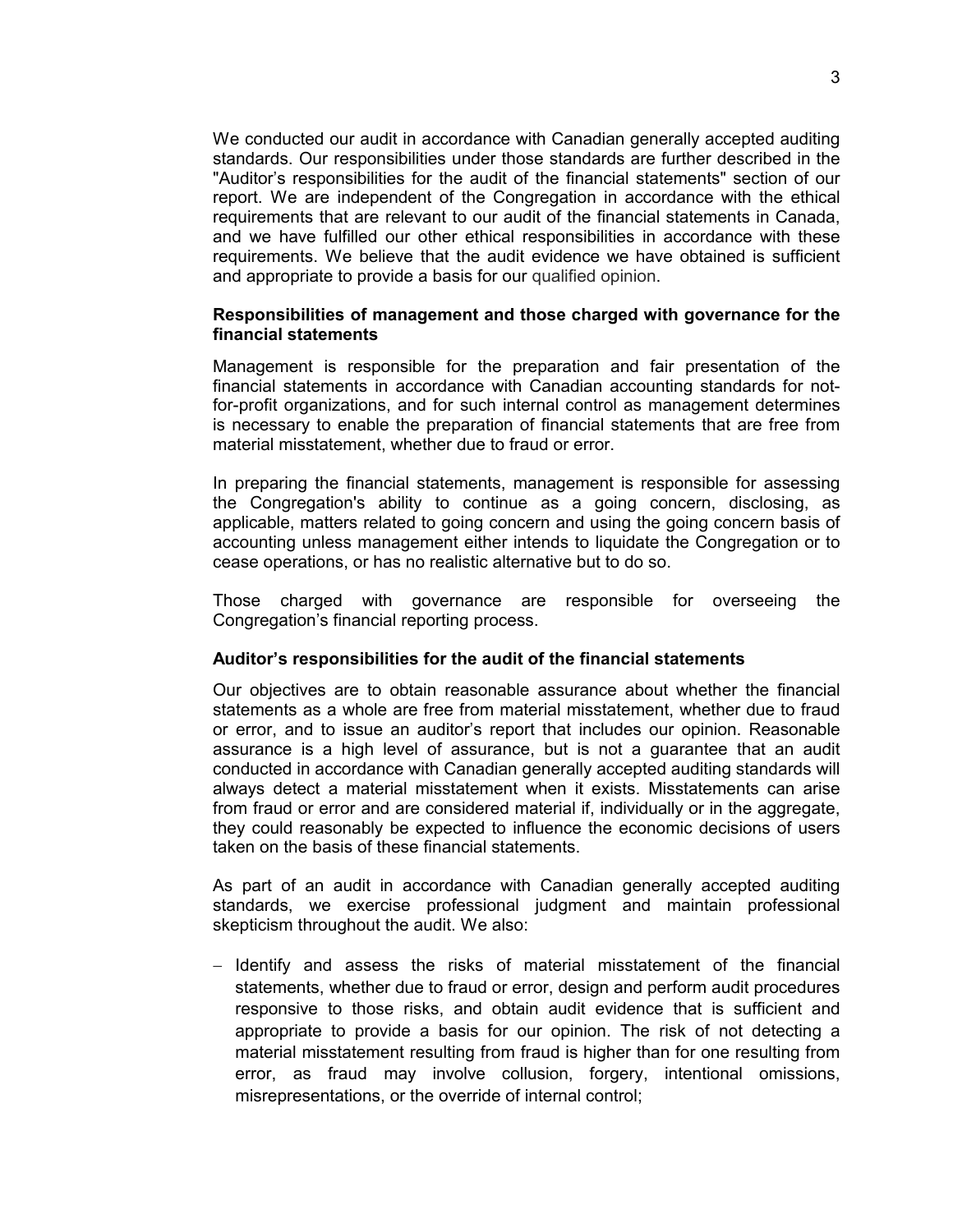- Obtain an understanding of internal control relevant to the audit in order to design audit procedures that are appropriate in the circumstances, but not for the purpose of expressing an opinion on the effectiveness of the Congregation's internal control;
- Evaluate the appropriateness of accounting policies used and the reasonableness of accounting estimates and related disclosures made by management;
- Conclude on the appropriateness of management's use of the going concern basis of accounting and, based on the audit evidence obtained, whether a material uncertainty exists related to events or conditions that may cast significant doubt on the Congregation's ability to continue as a going concern. If we conclude that a material uncertainty exists, we are required to draw attention in our auditor's report to the related disclosures in the financial statements or, if such disclosures are inadequate, to modify our opinion. Our conclusions are based on the audit evidence obtained up to the date of our auditor's report. However, future events or conditions may cause the Congregation to cease to continue as a going concern;
- Evaluate the overall presentation, structure and content of the financial statements, including the disclosures, and whether the financial statements represent the underlying transactions and events in a manner that achieves fair presentation.

We communicate with those charged with governance regarding, among other matters, the planned scope and timing of the audit and significant audit findings, including any significant deficiencies in internal control that we identify during our audit.

Raymond Cholot Grant Thornton LLP

Chartered Professional Accountants, Licensed Public Accountants

Ottawa, Canada March 24, 2022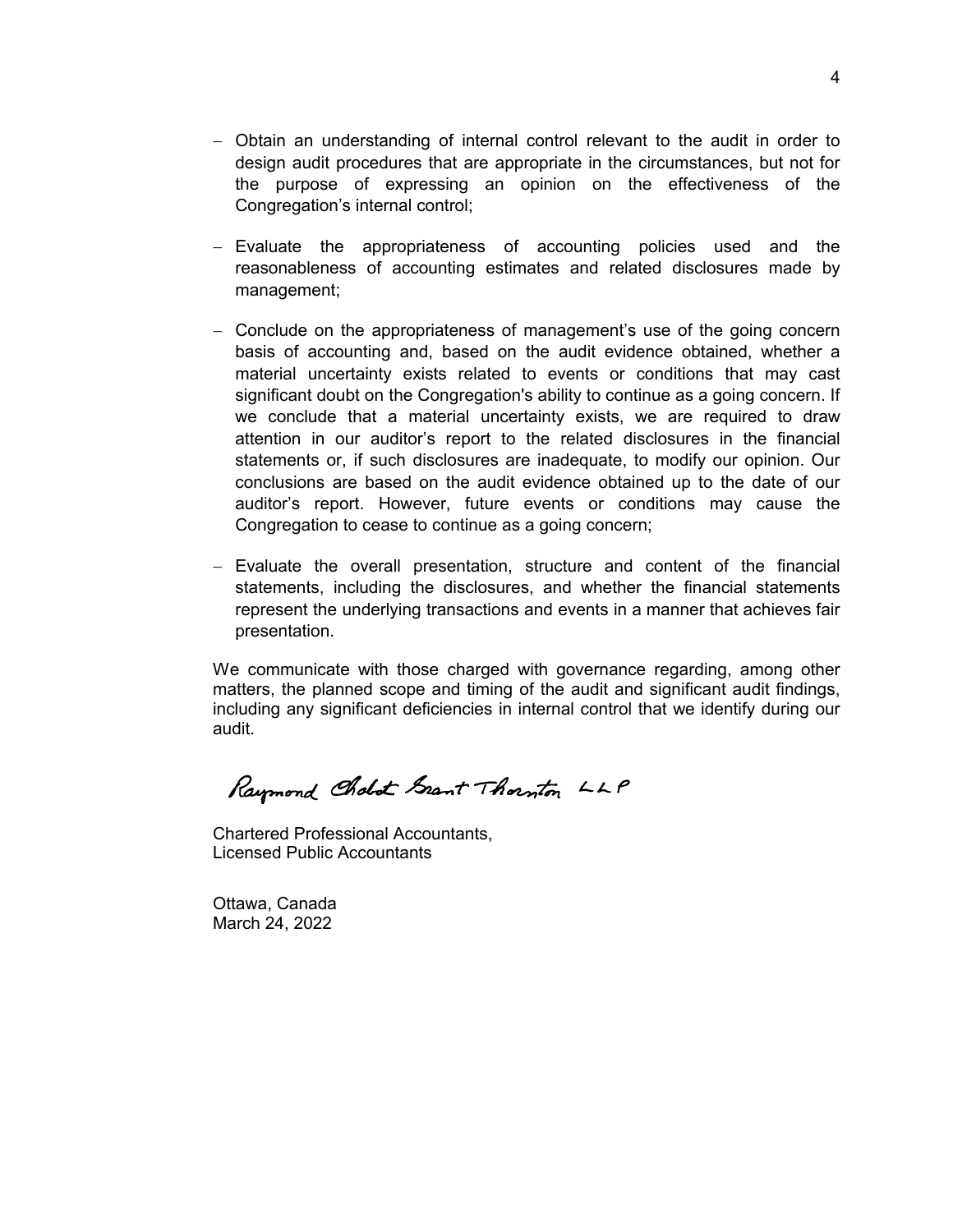# **First Unitarian Congregation of Ottawa Financial Position**

December 31, 2021

|                                                 | 2021      | 2020      |
|-------------------------------------------------|-----------|-----------|
|                                                 | \$        | \$        |
| <b>ASSETS</b>                                   |           |           |
| Current                                         |           |           |
| Cash                                            | 111,251   | 156,269   |
| Short-term investments                          |           | 32,535    |
| Amounts receivable (Note 3)                     | 5,089     | 16,097    |
|                                                 | 116,340   | 204,901   |
| Long-term                                       |           |           |
| Investments (Note 4)                            | 1,923,682 | 1,162,666 |
| Tangible capital assets (Note 5)                | 807,511   | 845,682   |
| Cash surrender value of life insurance policy   | 23,599    | 22,645    |
|                                                 | 2,871,132 | 2,235,894 |
|                                                 |           |           |
| <b>LIABILITIES</b>                              |           |           |
| Current                                         |           |           |
| Accounts payable and accrued liabilities        | 33,949    | 29,712    |
| Long-term<br>Deferred contributions (Note 7)    | 280,487   | 272,226   |
| Lease payment for watermain and sewers (Note 8) | 67,167    | 80,167    |
| Long-term debt (Note 9)                         | 30,000    | 30,000    |
|                                                 | 411,603   | 412,105   |
|                                                 |           |           |
| <b>FUND BALANCES</b>                            |           |           |
| <b>Unrestricted</b>                             |           |           |
| General                                         | 174,731   | 20,312    |
| <b>Restricted</b>                               |           |           |
| Legacy                                          | 1,461,309 | 917,325   |
| Capital                                         | 740,343   | 765,514   |
| <b>Maintenance Reserve</b>                      | 41,810    | 39,810    |
| Maintenance Projects                            | 41,336    | 80,828    |
|                                                 | 2,459,529 | 1,823,789 |
|                                                 | 2,871,132 | 2,235,894 |
|                                                 |           |           |

The accompanying notes are an integral part of the financial statements.

On behalf of the Congregation

Chair Treasurer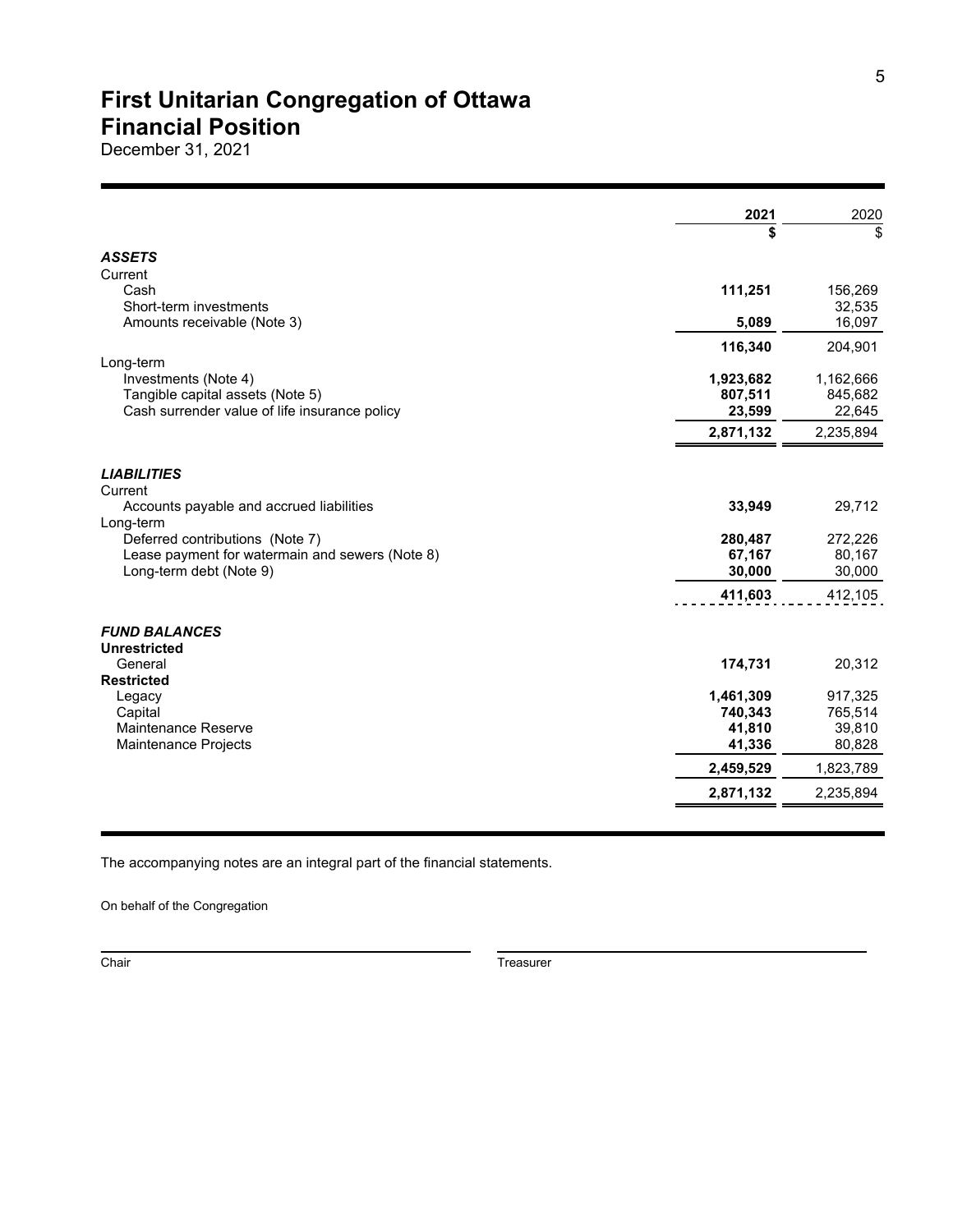# **First Unitarian Congregation of Ottawa Revenues and Expenses**

Year ended December 31, 2021

|                                                                 | <b>Unrestricted</b> |         |           |                    | <b>Restricted Funds</b> | 2021              | 2020          |
|-----------------------------------------------------------------|---------------------|---------|-----------|--------------------|-------------------------|-------------------|---------------|
|                                                                 |                     |         |           | <b>Maintenance</b> | <b>Maintenance</b>      |                   |               |
|                                                                 | General             | Legacy  | Capital   | Reserve            | <b>Projects</b>         | <b>Total</b>      | Total         |
|                                                                 |                     |         |           |                    | S                       |                   | \$            |
| <b>Revenues</b>                                                 |                     |         |           |                    |                         |                   |               |
| General contributions from individuals                          | 478,144             |         |           |                    |                         | 478,144           | 384,339       |
| Other contributions                                             | 57,401              |         |           |                    | 2,007                   | 59,408            | 60,143        |
| <b>Bequests</b>                                                 |                     | 458,000 |           | 2,000              |                         | 460,000           | 7,385         |
| Rentals                                                         | 71,768              |         |           |                    |                         | 71,768            | 55,044        |
| Fundraising                                                     | 19,701              |         |           |                    |                         | 19,701            | 3,645         |
| Sales                                                           |                     |         |           |                    |                         |                   | 619<br>64,206 |
| Net investment income (Note 10)<br>Government assistance        | 60,299              | 229,057 |           |                    |                         | 229,057<br>60,299 | 136,865       |
| Recognized deferred contribution revenue (Note 7)               | 452                 |         |           |                    |                         | 452               | 25,515        |
|                                                                 |                     |         |           |                    |                         |                   |               |
|                                                                 | 687,765             | 687,057 |           | 2,000              | 2,007                   | 1,378,829         | 737,761       |
| <b>Expenses</b>                                                 |                     |         |           |                    |                         |                   |               |
| Human resources                                                 | 449,477             |         |           |                    |                         | 449,477           | 406,007       |
| Denominational                                                  | 29,852              |         |           |                    |                         | 29,852            | 29,691        |
| Financial administration                                        | 18,484              | 12,712  |           |                    |                         | 31,196            | 29,030        |
| Office administration                                           | 21,845              |         |           |                    |                         | 21,845            | 24,387        |
| Property                                                        | 79,235              |         |           |                    |                         | 79,235            | 71,160        |
| Programs                                                        | 29,567              |         |           |                    |                         | 29,567            | 12,938        |
| Committees                                                      | 10,790              |         |           |                    |                         | 10,790            | 9,467         |
| Recognized deferred contribution disbursements (Note 7)         | 452                 |         |           |                    |                         | 452               | 25,515        |
| Fund expenditures                                               | 24,005              |         |           |                    | 41,499                  | 65,504            | 36,838        |
|                                                                 | 663,707             | 12,712  |           |                    | 41,499                  | 717,918           | 645,033       |
| Excess of revenues over expenses before amortization items      | 24,058              | 674,345 |           | 2,000              | (39, 492)               | 660.911           | 92,728        |
| Amortization of lease payment for watermain and sewers (Note 8) |                     |         | 13,000    |                    |                         | 13,000            | 13,000        |
| Amortization of tangible capital assets                         |                     |         | (38, 171) |                    |                         | (38, 171)         | (38, 171)     |
| Excess (deficiency) of revenues over expenses                   | 24,058              | 674,345 | (25, 171) | 2,000              | (39, 492)               | 635,740           | 67,557        |

The accompanying notes are an integral part of the financial statements.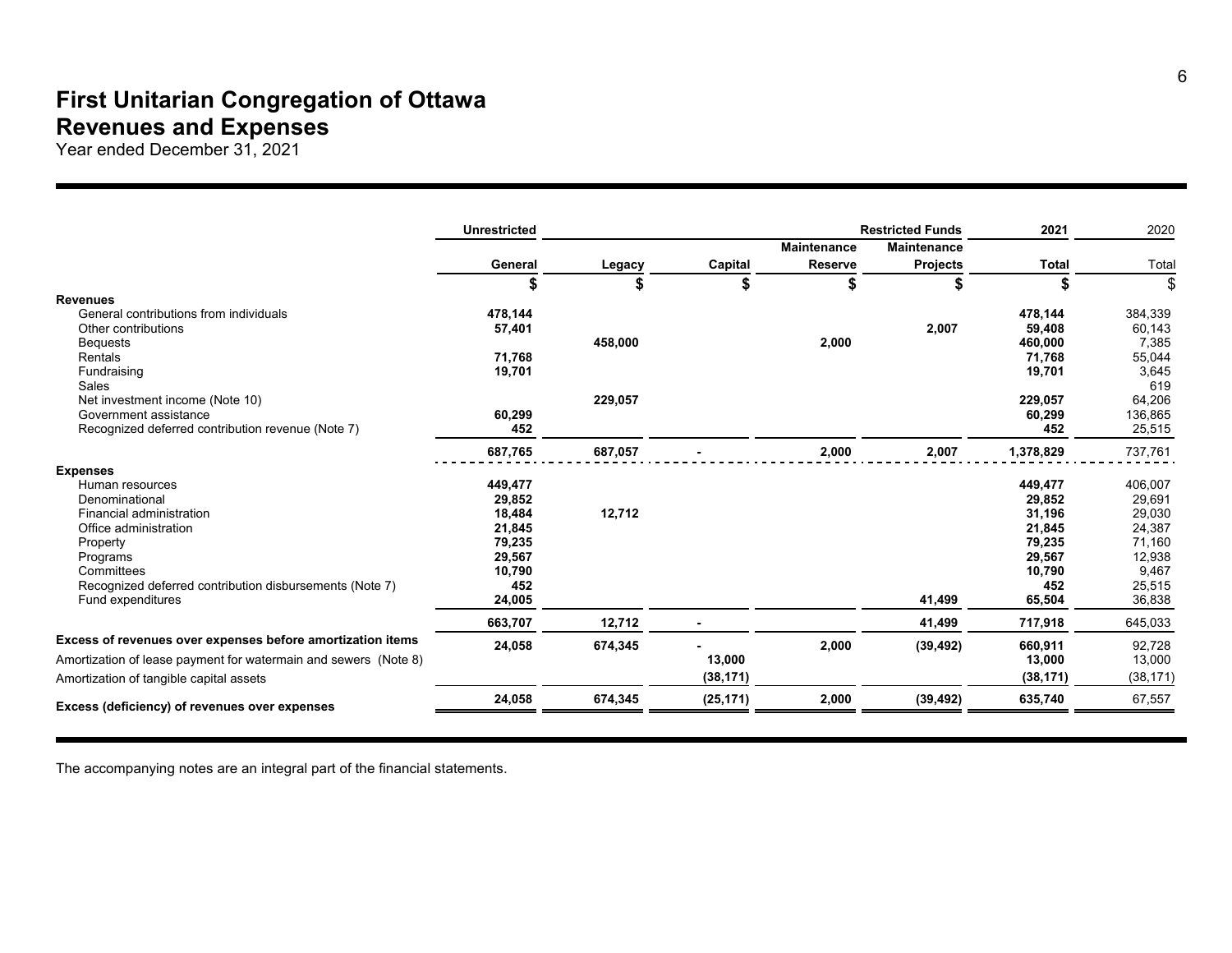# **First Unitarian Congregation of Ottawa Changes in Fund Balances**

Year ended December 31, 2021

|                                                                               | <b>Unrestricted</b> |                       | <b>Restricted Funds</b> |                                      |                                       | 2021      | 2020      |
|-------------------------------------------------------------------------------|---------------------|-----------------------|-------------------------|--------------------------------------|---------------------------------------|-----------|-----------|
|                                                                               | General             | Legacy                | Capital                 | <b>Maintenance</b><br><b>Reserve</b> | <b>Maintenance</b><br><b>Projects</b> | Total     | Total     |
|                                                                               |                     |                       |                         |                                      |                                       |           |           |
| Balance, beginning of year                                                    | 20,312              | 917,325               | 765,514                 | 39,810                               | 80,828                                | 1,823,789 | 1,756,232 |
| Excess (deficiency) of revenues over expenses<br>Interfund transfers (Note 6) | 24,058<br>130,361   | 674,345<br>(130, 361) | (25, 171)               | 2,000                                | (39, 492)                             | 635,740   | 67,557    |
| Balance, end of year                                                          | 174,731             | 1,461,309             | 740,343                 | 41,810                               | 41,336                                | 2,459,529 | 823,789   |

The accompanying notes are an integral part of the financial statements.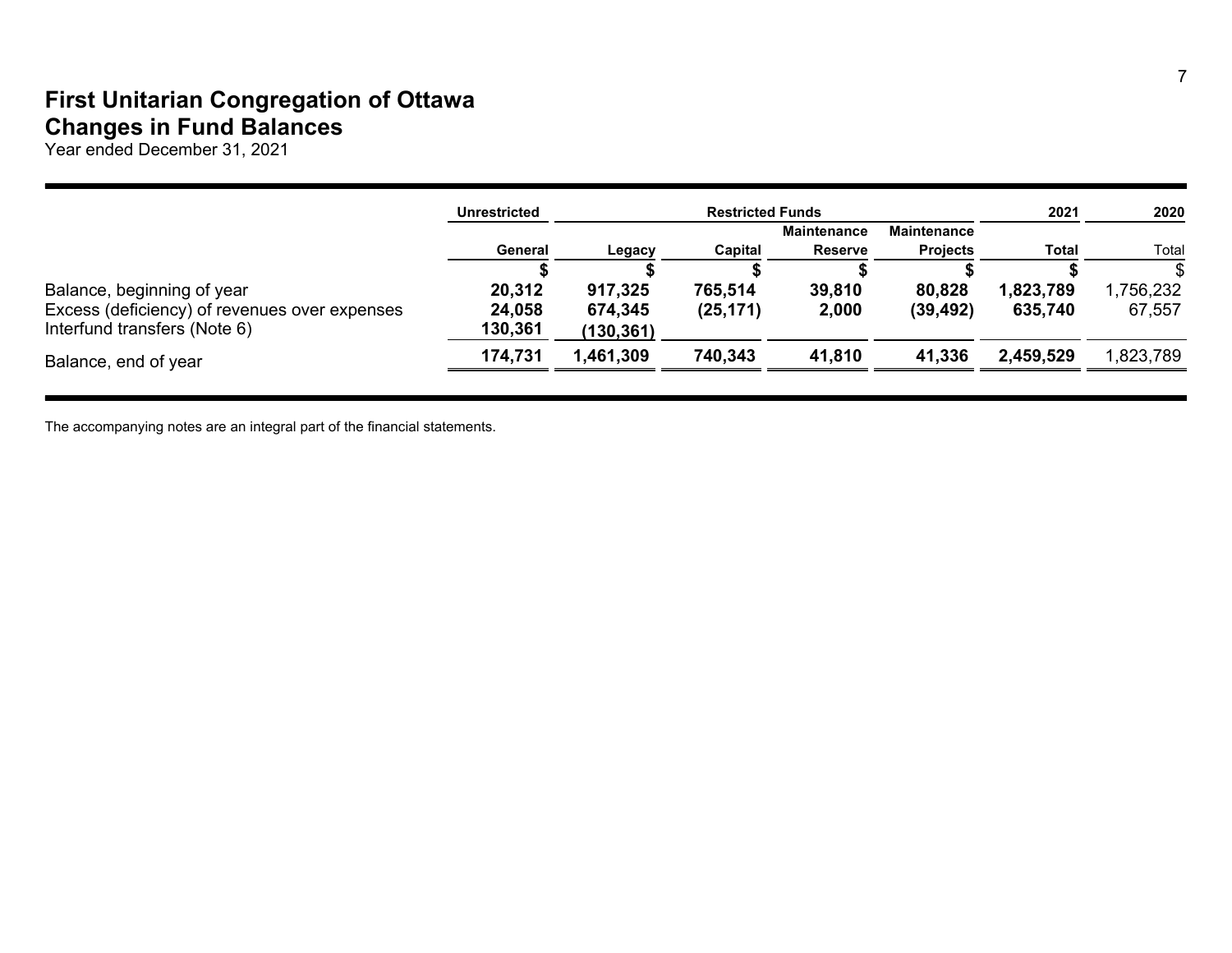# **First Unitarian Congregation of Ottawa Cash Flows**

Year ended December 31, 2021

|                                                                                                                                                                                                                                                                                                                        | 2021                                                         | 2020<br>\$                                                         |
|------------------------------------------------------------------------------------------------------------------------------------------------------------------------------------------------------------------------------------------------------------------------------------------------------------------------|--------------------------------------------------------------|--------------------------------------------------------------------|
| <b>OPERATING ACTIVITIES</b>                                                                                                                                                                                                                                                                                            |                                                              |                                                                    |
| Excess of revenues over expenses                                                                                                                                                                                                                                                                                       | 635,740                                                      | 67,557                                                             |
| Non-cash items<br>Amortization of tangible capital assets<br>Changes in fair value of investments<br>Amortization of lease payment for watermain and sewers<br>Changes in working capital items and deferred contributions<br>Amounts receivable<br>Accounts payable and accrued liabilities<br>Deferred contributions | 38,171<br>(194, 272)<br>(13,000)<br>11,008<br>4,237<br>8,261 | 38,171<br>(38, 668)<br>(13,000)<br>(10, 508)<br>6,750<br>(16, 768) |
| Cash flows from operating activities                                                                                                                                                                                                                                                                                   | 490,145                                                      | 33,534                                                             |
| <b>INVESTING ACTIVITIES</b><br>Disposal of investments<br>Acquisition of investments<br>Cash surrender value of life insurance policy                                                                                                                                                                                  | 539,489<br>(1,073,698)<br>(954)                              | 320,079<br>(357, 442)<br>(920)                                     |
| Cash flows from investing activities                                                                                                                                                                                                                                                                                   | (535, 163)                                                   | (38, 283)                                                          |
| <b>FINANCING ACTIVITIES</b><br>Long-term loans and cash flows from financing activities                                                                                                                                                                                                                                |                                                              | 30,000                                                             |
| Net increase (decrease) in cash<br>Cash, beginning of year                                                                                                                                                                                                                                                             | (45, 018)<br>156,269                                         | 25,251<br>131,018                                                  |
| Cash, end of year                                                                                                                                                                                                                                                                                                      | 111,251                                                      | 156,269                                                            |
|                                                                                                                                                                                                                                                                                                                        |                                                              |                                                                    |

The accompanying notes are an integral part of the financial statements.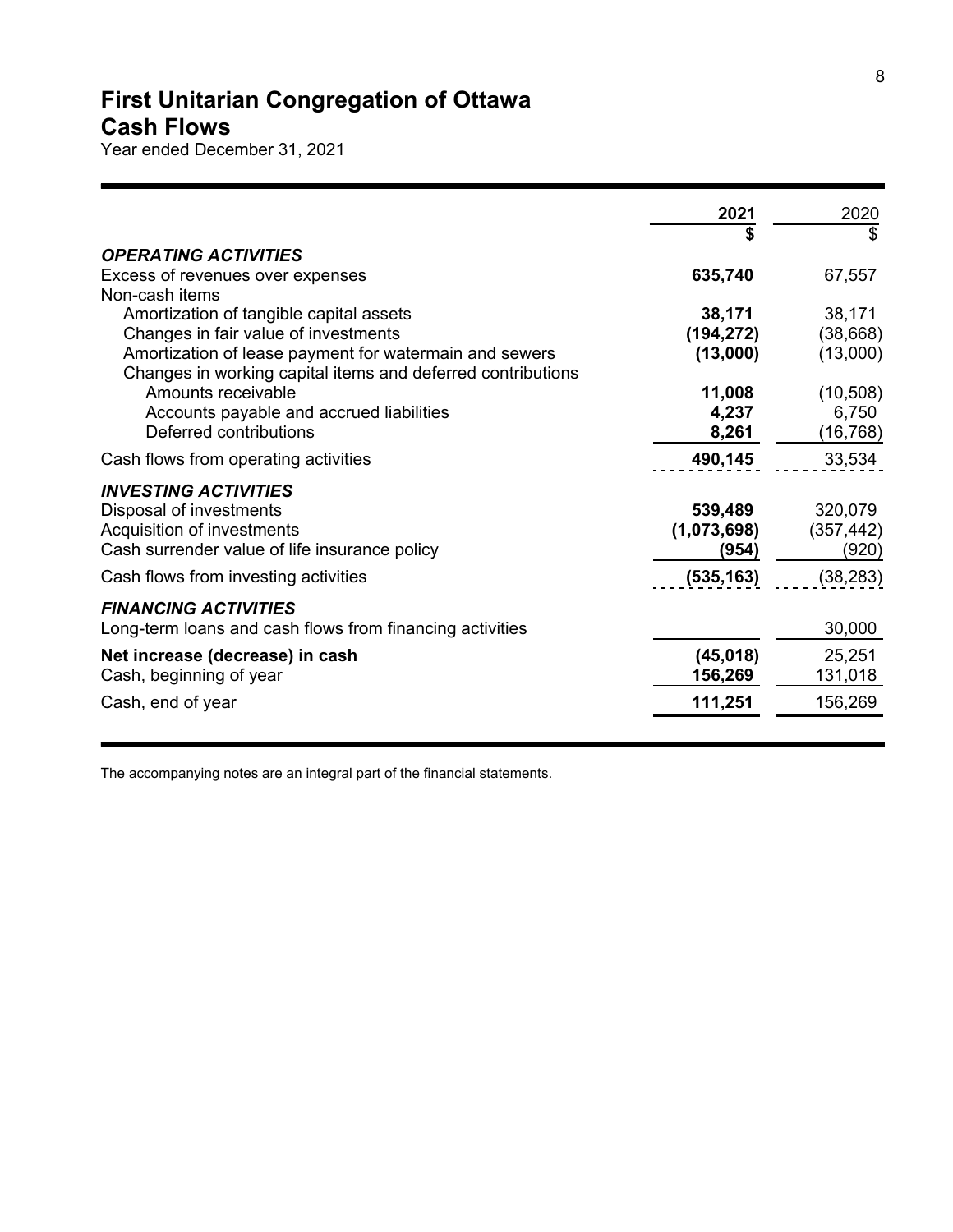December 31, 2021

# *1 - GOVERNING STATUTES AND PURPOSE OF THE ORGANIZATION*

The First Unitarian Congregation of Ottawa (the "Congregation"), located at 30 Cleary Avenue, a member of the Canadian Unitarian Council, serves as a spiritual community, placing religious democratic responsibility on members of differing backgrounds and orientations, to kindle the light within, to inspire courage, to nurture the web of life, and to create a just and compassionate world.

The Congregation was incorporated without share capital under the laws of Ontario in 1972, and is a registered charity, whose tax receipting privileges are governed by provisions of the Income Tax Act (Canada).

Pursuant to general terms and conditions described in long-term operating leases, the Congregation has enabled two complementary organizations access to and usage of certain Congregational land:

- (i) Unitarian House of Ottawa, a registered charity providing residential services to seniors, located at 20 Cleary Avenue, holds a 50 year lease at nominal rates, with term commencing in 1983, and
- (ii) River Parkway Children's Centre (RPCC Notes 7 and 4), a non-profit daycare located at 40 Cleary Avenue, holds a 20 year lease, with term commencing in 2007.

#### *2 - SIGNIFICANT ACCOUNTING POLICIES*

#### **Basis of presentation**

The Congregation's financial statements are prepared in accordance with Canadian accounting standards for not-for-profit organizations.

#### **Accounting estimates**

The preparation of financial statements requires management to make estimates and assumptions that affect the amounts recorded in the financial statements and notes to financial statements. These estimates are based on management's knowledge of current events and actions that the Congregation may undertake in the future. Actual results may differ from these estimates.

#### **Revenue recognition**

#### *Contributions*

The Congregation follows the deferral method of accounting for contributions. Under this method, contributions restricted for future period expenses are deferred and recognized as revenue of the appropriate fund in the year in which related expenses are incurred. Unrestricted contributions are recognized as revenue of the appropriate fund when received or receivable if the amount to be received can be reasonably estimated and collection is reasonably assured.

Since government assistance resulting from the Canada Emergency Wage Subsidy and the 10% Temporary Wage Subsidy for Employers may be examined by the tax authorities, retroactive application clarifications were introduced after the programs were announced and some rules may be interpreted differently by the tax authorities, it is possible that the amounts granted will differ from the amounts recorded.

#### *Rental revenue*

The Congregation recognizes rental revenues on a straight-line basis over the lease term when collection is reasonably assured. The excess of rent recognized over amounts receivable under the leases is shown as deferred lease revenue on the statement of financial position.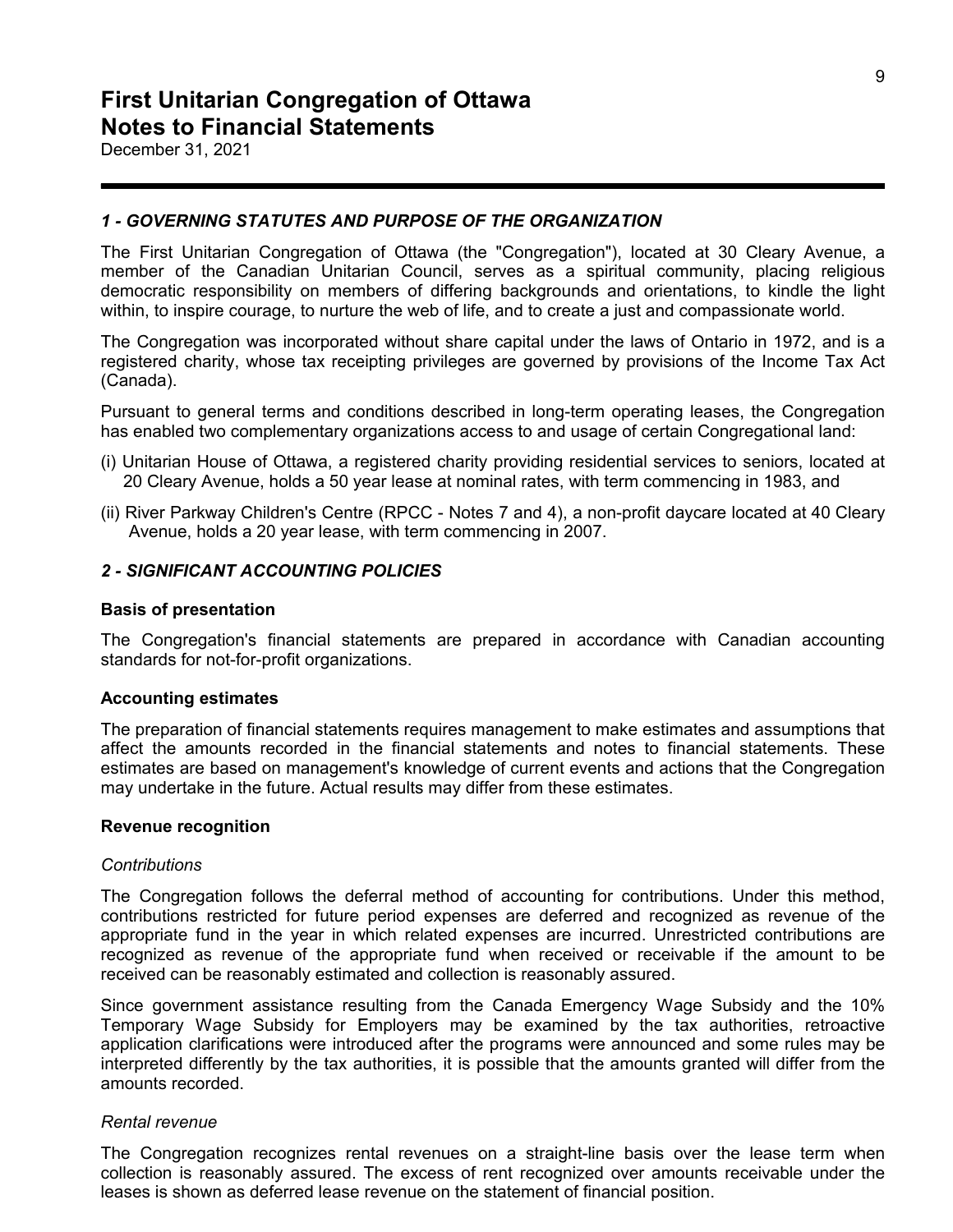December 31, 2021

# *2 - SIGNIFICANT ACCOUNTING POLICIES (Continued)*

#### *Net investment income*

Investment transactions are recorded on the transaction date and resulting revenues are recognized using the accrual method of accounting.

Investment income includes interest income, dividend income and changes in fair value.

Interest income is recognized on a time apportionment basis. Dividend income is recognized as of the ex-dividend date. Changes in fair value are recognized when they occur.

With respect to investments measured at fair value, the Congregation has elected to exclude from changes in fair value interest income and dividend income.

Investment income not subject to externally imposed restrictions, is recognized in the statement of revenues and expenses while net investment income subject to externally imposed restrictions, being recorded as deferred contributions.

#### *Contributed services*

Volunteers contribute a significant amount of time in carrying out the activities of the Congregation. Because of the difficulty in determining fair value, the Congregation does not recognize contributed services in the financial statements.

# **Fund accounting**

The General Fund accounts for the Congregation's program delivery and administrative activities.

The Legacy Fund has an internally restricted portion and an externally restricted portion. The internally restricted portion consists of funds from undirected bequests or undirected donations. The externally restricted portion represents net assets, externally restricted for enduring Congregational purposes. Disbursements from the Legacy Fund are made in accordance with a stated policy of seeking to preserve real value, while contributing to the Congregation's financing requirements. In 2020, both components were re-balanced in accordance with the Legacy policy, which defined how the existing Endowment Fund of 2012 should be divided between the two components. As at December 31, 2021, the balance of the internally restricted portion is \$664,247 (\$630,679 in 2020) and the externally restricted portion is \$797,062 (\$286,645 in 2020).

The Capital Fund represents the amortized value of physical capital assets, net of the unamortized value of the lease payment for watermain and sewers (Notes 4 and 7).

The Maintenance Reserve Fund represents net assets internally restricted for maintenance projects which are significant in terms of cost and which have a life expectancy of more than 10 years. Contributions and disbursements from the fund are determined at the discretion of the Board.

The Maintenance Projects Fund represents net assets internally restricted for future maintenance projects not considered to be routine property maintenance. The contributions and disbursements from the fund are at the discretion of the Board.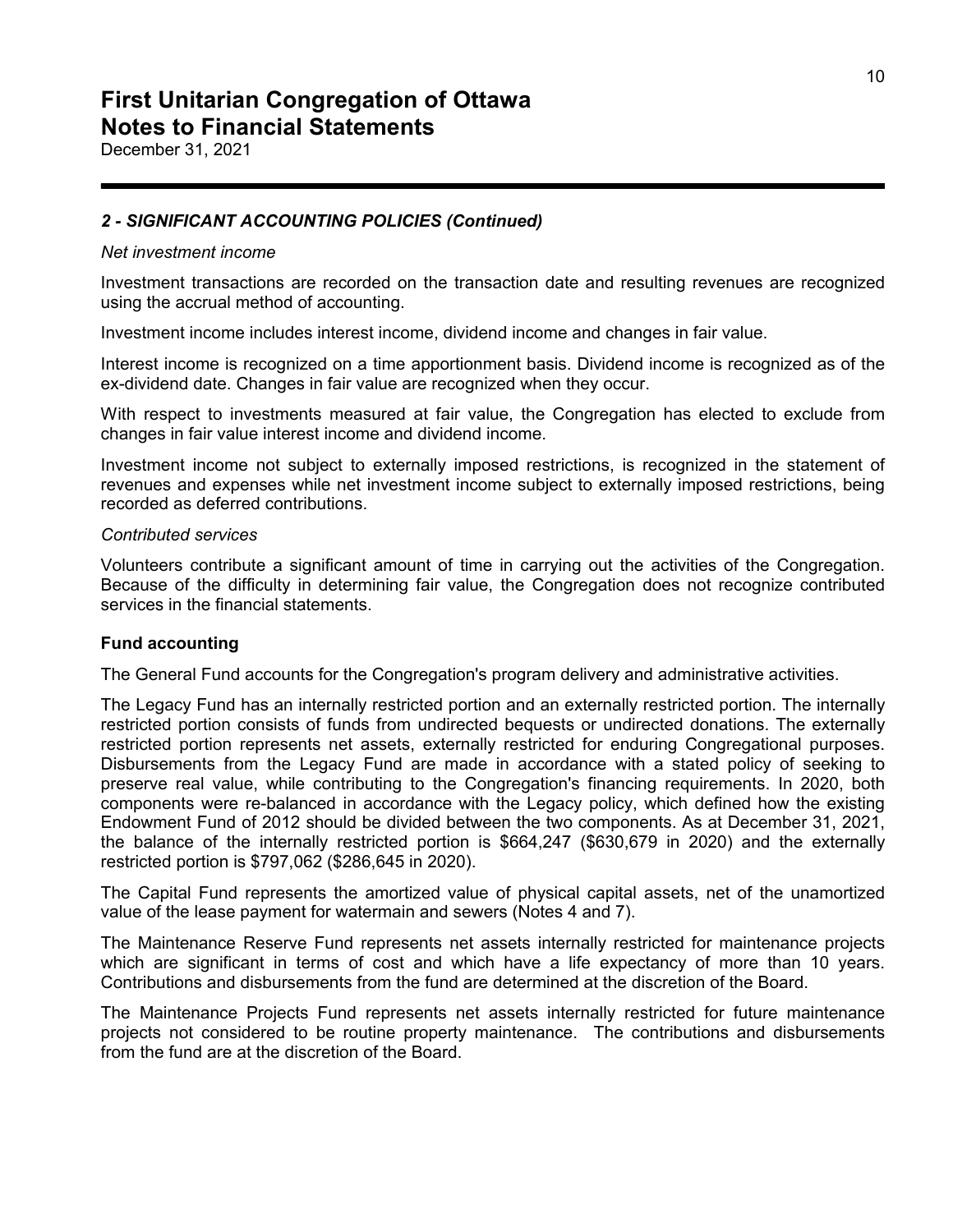December 31, 2021

# *2 - SIGNIFICANT ACCOUNTING POLICIES (Continued)*

### **Financial assets and liabilities**

#### *Initial measurement*

Upon initial measurement, the Congregation's financial assets and liabilities are measured at fair value, which, in the case of financial assets or financial liabilities that will be measured subsequently at amortized cost, is increased or decreased by the amount of the related financing fees and transaction costs.

Transaction costs relating to financial assets and liabilities that will be measured subsequently at fair value are recognized in the statement of revenues and expenses in the year they are incurred.

#### *Subsequent measurement*

At each reporting date, the Congregation measures its financial assets and liabilities at amortized cost (including any impairment in the case of financial assets), except for common shares which are measured at fair value and bond investments which the Congregation has elected to measure at fair value by designating that fair value measurement shall apply.

With respect to financial assets measured at amortized cost or using the cost method, the Congregation assesses whether there are any indications of impairment. When there is an indication of impairment, and if the Congregation determines that during the year there was a significant adverse change in the expected timing or amount of future cash flows from a financial asset, it will then recognize a reduction as an impairment loss in earnings. The reversal of a previously recognized impairment loss on a financial asset measured at amortized cost or using the cost method is recognized in earnings in the year the reversal occurs.

# **Tangible capital assets**

Tangible capital assets acquired are recorded at cost. When the Congregation receives contributions of tangible capital assets, their cost is equal to their fair value at the contribution date plus all costs directly attributable to the acquisition of the tangible capital assets, or at a nominal value if fair value cannot be reasonably determined.

#### *Amortization*

Tangible capital assets are amortized on a straight-line basis over the estimated useful life of the asset, at the following annual rates:

Buildings 20 - 40 years Paving 20 years Watermain and sewers **Lease term - 20 years** Lease term - 20 years Equipment 10 -30 years 10 -30 years 10 -30 years 10 -30 years 10 -30 years 10 -30 years 10 -30 years 10 -30 years 10 -30 years 10 -30 years 10 -30 years 10 -30 years 10 -30 years 10 -30 years 10 -30 years 10 -30 years 10 -

Periods

#### *Write-down*

When conditions indicate that a tangible capital asset is impaired, the net carrying amount of the tangible capital asset is written down to the tangible capital asset's fair value or replacement cost. The write-down is accounted for in the statement of revenues and expenses and cannot be reversed.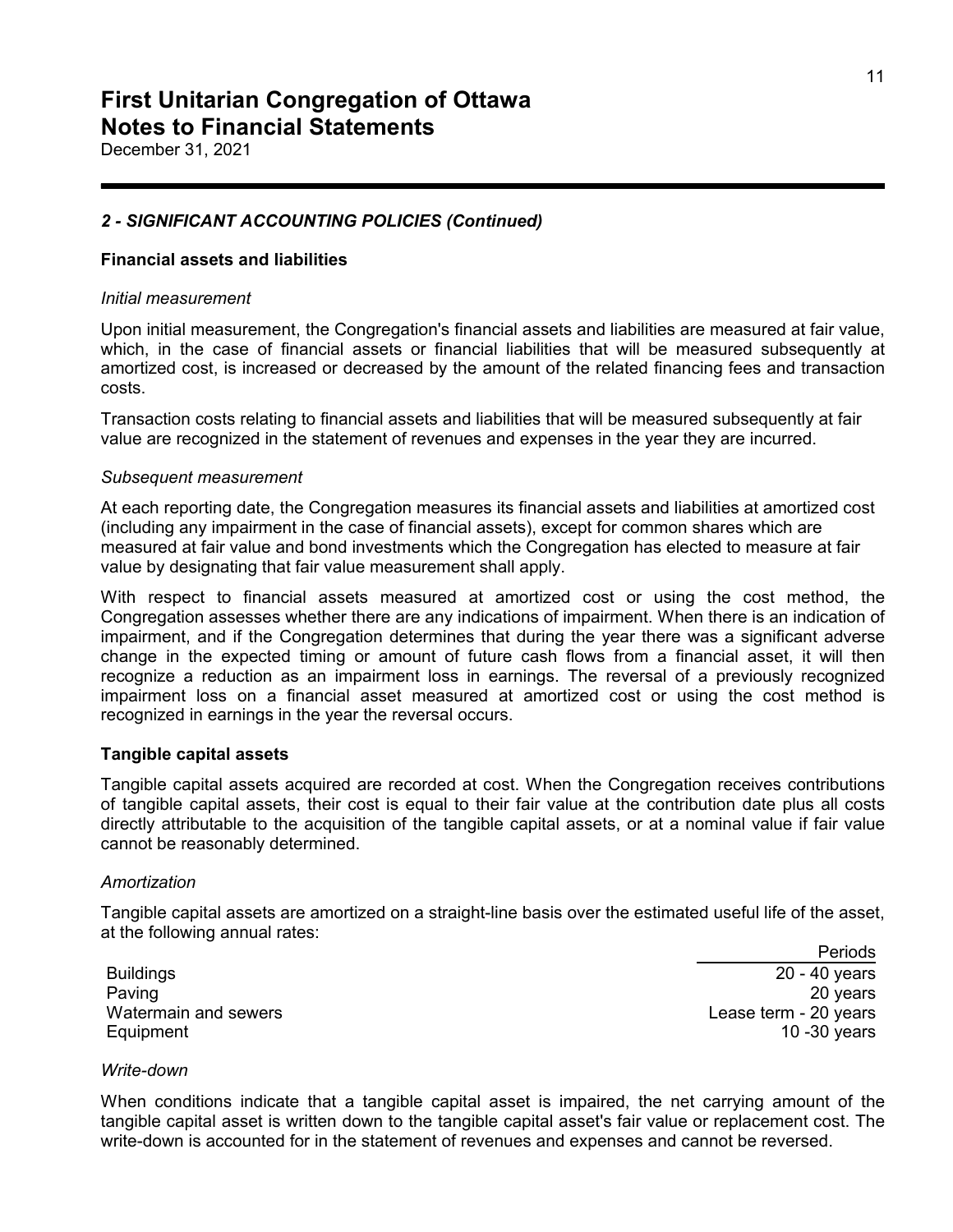December 31, 2021

| <b>3 - AMOUNTS RECEIVABLE</b>                                                                                              |           |                   |         |            |
|----------------------------------------------------------------------------------------------------------------------------|-----------|-------------------|---------|------------|
|                                                                                                                            |           |                   | 2021    | 2020       |
|                                                                                                                            |           |                   |         | \$         |
| Trade accounts receivable                                                                                                  |           |                   | 882     | 1,203      |
| Government assistance receivable                                                                                           |           |                   |         | 437        |
| Consumption tax                                                                                                            |           |                   | 4,207   | 14,457     |
|                                                                                                                            |           |                   | 5,089   | 16,097     |
| <b>4 - INVESTMENTS</b>                                                                                                     |           |                   |         |            |
|                                                                                                                            |           | 2021              |         | 2020       |
|                                                                                                                            | Cost      | <b>Fair value</b> | Cost    | Fair value |
|                                                                                                                            | \$        | \$                | \$      | \$         |
| Provincial bonds (bearing interest at<br>rates varying from 2.35% to 3.2%,<br>maturing between June 2023 and<br>June 2026) | 298,174   | 298,457           | 184,725 | 193,408    |
| Corporate bonds (bearing interest at<br>rates varying from 2.28% to 4.09%,<br>maturing between May 2023 and                |           |                   |         |            |
| June 2025)                                                                                                                 | 234,303   | 234,678           | 111,372 | 116,233    |
| Common shares (a)                                                                                                          | 861,328   | 1,255,142         | 561,350 | 774,002    |
| Cash equivalents                                                                                                           | 135,405   | 135,405           | 79,023  | 79,023     |
|                                                                                                                            | 1,529,210 | 1,923,682         | 936,470 | 1,162,666  |

(a) Shares in public companies operating in the following sectors:

|                | 2021 | 2020 |
|----------------|------|------|
|                | $\%$ | $\%$ |
| Financials     | 26   | 32   |
| Communications | 10   | 13   |
| Health care    | 13   | 13   |
| Transportation |      | 5    |
| Manufacturing  | э    | 5    |
| Other          | 42   | 32   |
|                | 100  | 100  |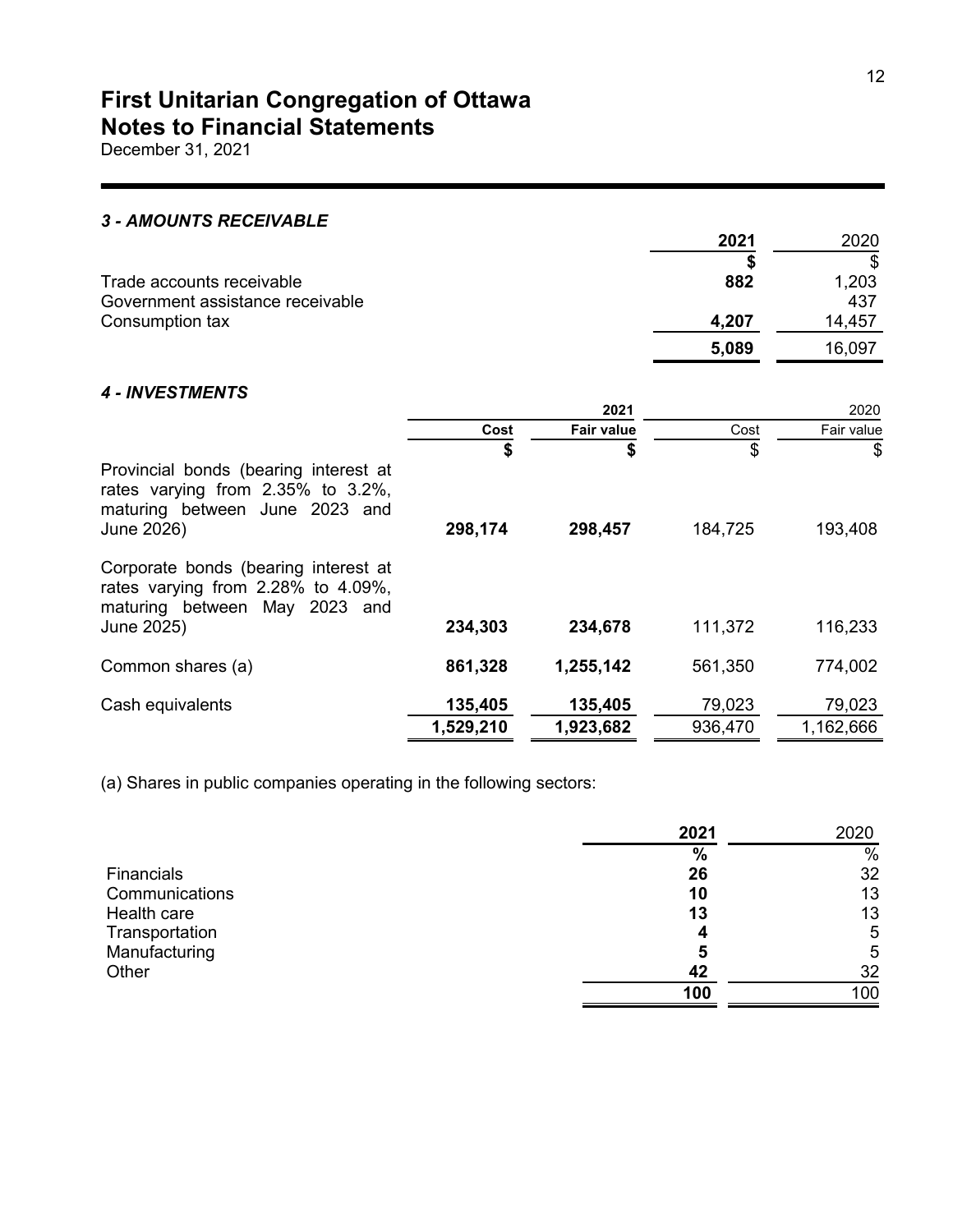December 31, 2021

# *5 - TANGIBLE CAPITAL ASSETS*

|                      |           |                    | 2021                | 2020         |
|----------------------|-----------|--------------------|---------------------|--------------|
|                      |           | <b>Accumulated</b> | <b>Net carrying</b> | Net carrying |
|                      | Cost      | amortization       | amount              | amount       |
|                      |           |                    |                     |              |
| Land                 | 422,086   |                    | 422,086             | 422,086      |
| <b>Buildings</b>     | 1,065,029 | 809,009            | 256,020             | 276,077      |
| Paving               | 41,586    | 21,833             | 19,753              | 21,833       |
| Watermain and sewers | 260,000   | 192,833            | 67,167              | 80,167       |
| Equipment            | 105,481   | 62,996             | 42,485              | 45,519       |
|                      | 1,894,182 | 1,086,671          | 807,511             | 845,682      |

# *6 - INTERFUND TRANSFERS*

In 2021, the Congregation's Board of Directors transferred \$130,361 from the Legacy Fund to the General Fund (\$23,000 in 2020). Funds which are internally restricted, are not available for other purposes without approval of the Board of Directors.

# *7 - DEFERRED CONTRIBUTIONS*

Deferred contributions represent designated bequest funds and trust funds. The Congregation receives donations from members to be used for non-capitalized property improvements and other charitable activities. These funds are not available for general operating use and are seperately accounted for. Deferred contributions are recognized as revenue in a year in which related expenses are incurred.

|                                                                                | Opening<br>balance | <b>Contributions</b> | <b>Disbursements</b> | <b>Income</b><br>allocation | <b>Ending</b><br><b>Balance</b> |
|--------------------------------------------------------------------------------|--------------------|----------------------|----------------------|-----------------------------|---------------------------------|
|                                                                                |                    |                      |                      |                             |                                 |
| The Robert Hale Choir Music Fund                                               | 2.254              |                      |                      | 31                          | 2,285                           |
| The Edith Holtom International Lecture Fund                                    | 17.507             |                      |                      | 239                         | 17,746                          |
| The Andrew Winn Social Responsibility Fund                                     | 7,968              |                      |                      | 109                         | 8,077                           |
| The Arthur Covington World Religions Fund                                      | 9.494              |                      | (250)                | 126                         | 9,370                           |
| The Nellie Scott Young Members Fund<br>The Malcolm Stevenson Youth World Peace | 12,337             |                      | (202)                | 166                         | 12,301                          |
| <b>Action Fund</b>                                                             | 2.588              |                      |                      | 35                          | 2.623                           |
| Donald Watson Internship Fund                                                  | 220.078            | 5,003                |                      | 3.004                       | 228,085                         |
|                                                                                | 272.226            | 5.003                | (452)                | 3.710                       | 280.487                         |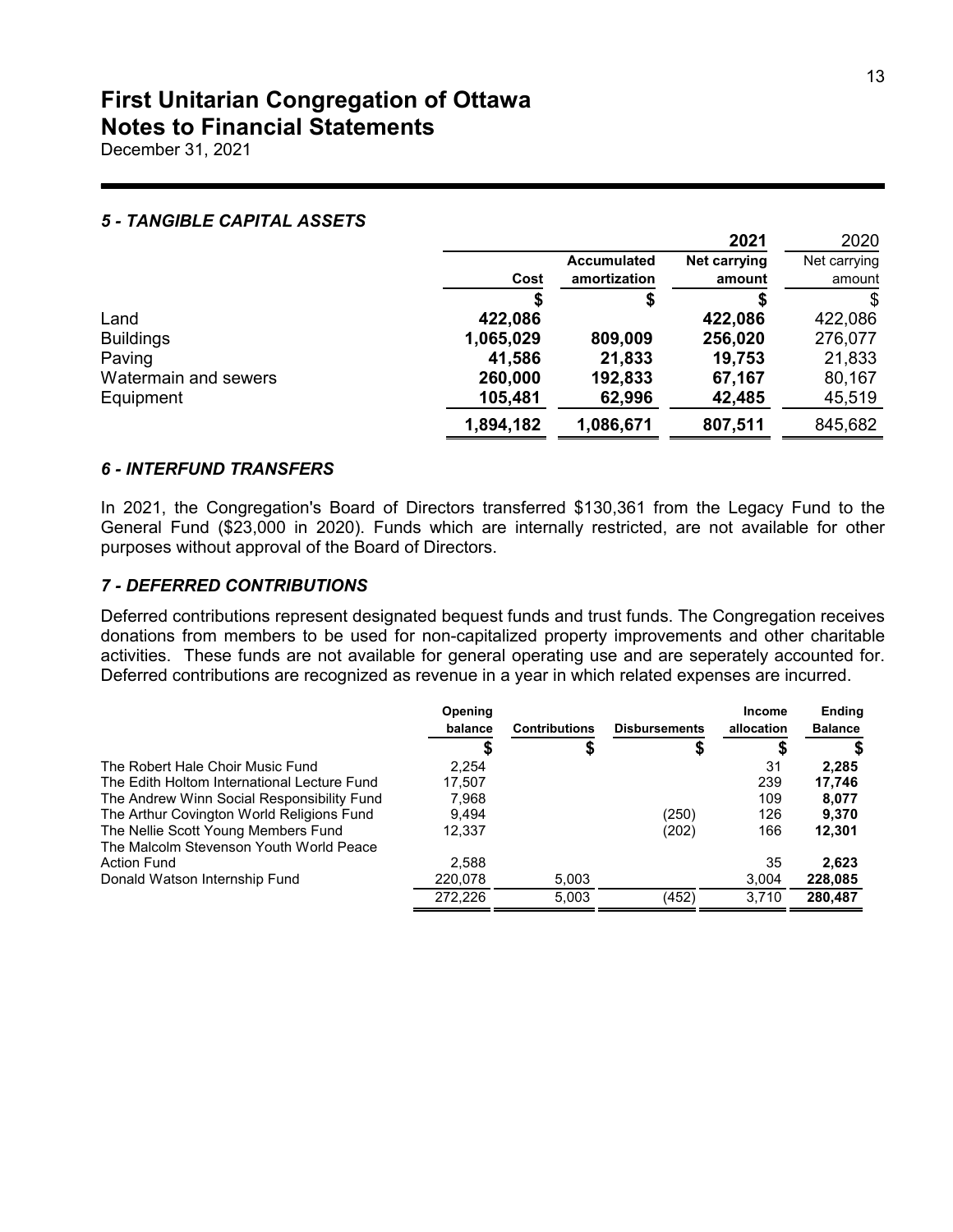December 31, 2021

# *8 - LEASE PAYMENT FOR WATERMAIN AND SEWERS*

The Congregation has entered into a long-term 20 year lease with the River Parkway Childrens Centre (RPCC). As part of its lease payment, RPCC paid \$260,000 for the construction of a watermain, sanitary sewer, and storm sewer. This payment is being amortized, at \$13,000 per annum, over the 20 year term of the lease.

|                                                                                                                  | 2021   | 2020   |
|------------------------------------------------------------------------------------------------------------------|--------|--------|
|                                                                                                                  |        |        |
| Balance, beginning of the year                                                                                   | 80,167 | 93,167 |
| Lease revenue recognized in current year                                                                         | 13,000 | 13,000 |
| Balance, ending of the year                                                                                      | 67,167 | 80,167 |
| <b>9 - LONG-TERM DEBT</b>                                                                                        |        |        |
|                                                                                                                  | 2021   | 2020   |
|                                                                                                                  |        | \$.    |
| Loan, capital of \$30,000, secured by the Government of Canada, non-<br>interest bearing until December 31, 2022 | 30,000 | 30,000 |

The Company received a \$40,000 loan under the Canada Emergency Business Account program. If the Company repays \$30,000 of the loan by December 31, 2022, no other amount will be payable. Otherwise, the loan balance will bear interest at 5% and may either be repaid in 36 monthly instalments of capital and interest or repaid on maturity on December 31, 2025.

Since \$10,000 of the government assistance is forgivable if the Company repays \$30,000 by December 31, 2022, the amount was recognized in earnings at the time the government assistance was granted.

Subsequent to year-end, the Government of Canada announced that the deadline to repay loans under the Canada Emergency Business Account program would be extended by one year (that is from December 31, 2022 to December 31, 2023). As of January 1, 2024, the loan balance will bear interest at 5% and will be repayable on maturity on December 31, 2025.

# *10 - NET INVESTMENT INCOME*

|                                      | 2021    | 2020   |
|--------------------------------------|---------|--------|
|                                      |         | \$     |
| Investments measured at fair value:  |         |        |
| Interest income                      | 11,488  | 8,280  |
| Dividend income                      | 23,297  | 17,258 |
| Changes in fair value of investments | 194,272 | 38,668 |
|                                      | 229,057 | 64,206 |

# *11 - COMMITMENTS*

The Congregation has also entered into a contract agreement expiring on April 15, 2022 which calls for minimum payments of \$7,207 for snow removal services.